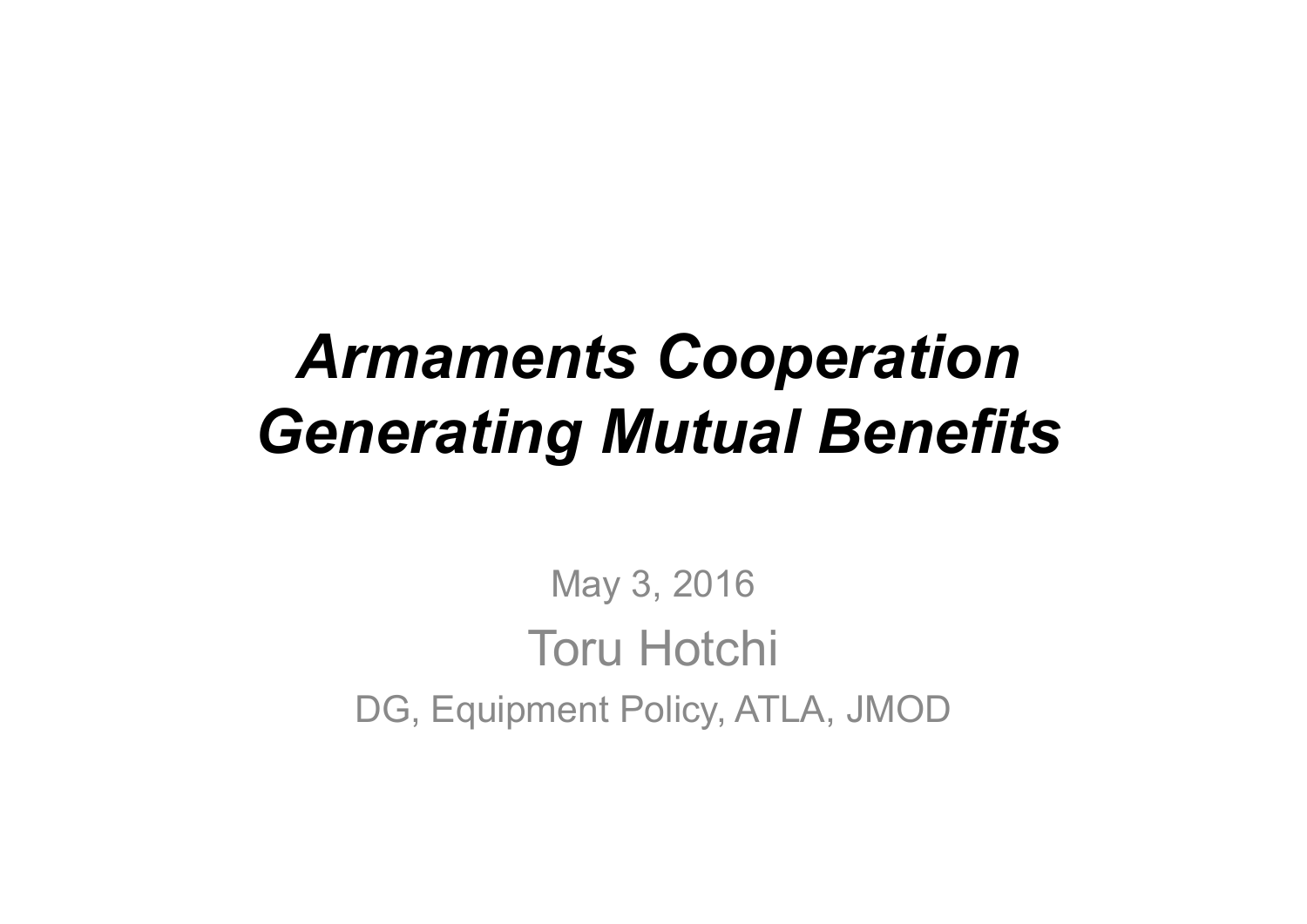## **The New Guidelines for Japan-U.S. Defense Cooperation**

**"Defense Equipment and technology Cooperation" is stated for the first time in the Guidelines for Japan-U.S. Defense Cooperation released on April 27, 2015.**

In order to enhance interoperability and to promote efficient acquisition and maintenance, the two governments will:

- cooperate in joint research, development, production, and test  $\blacktriangleright$ and evaluation of equipment and in mutual provision of components of common equipment and services;
	- ⇒ *Three joint researches, BMD joint development, PAC-2 parts transfer, etc.*
- strengthen the basis to repair and maintain common  $\sum_{i=1}^{n}$ equipment for mutual efficiency and readiness;
	- ⇒ *F-35 Regional Depot, V-22 common maintenance basis, E-2D maintenance, etc.*
- facilitate reciprocal defense procurement; and  $\blacktriangleright$ 
	- ⇒ *Reciprocal Defense Procurement MOU*
- explore opportunities for cooperation with partners on  $\blacktriangleright$ defense equipment and technology.

⇒ *Japan-U.S.-Australia Defense Equipment and Technology Cooperation, etc.*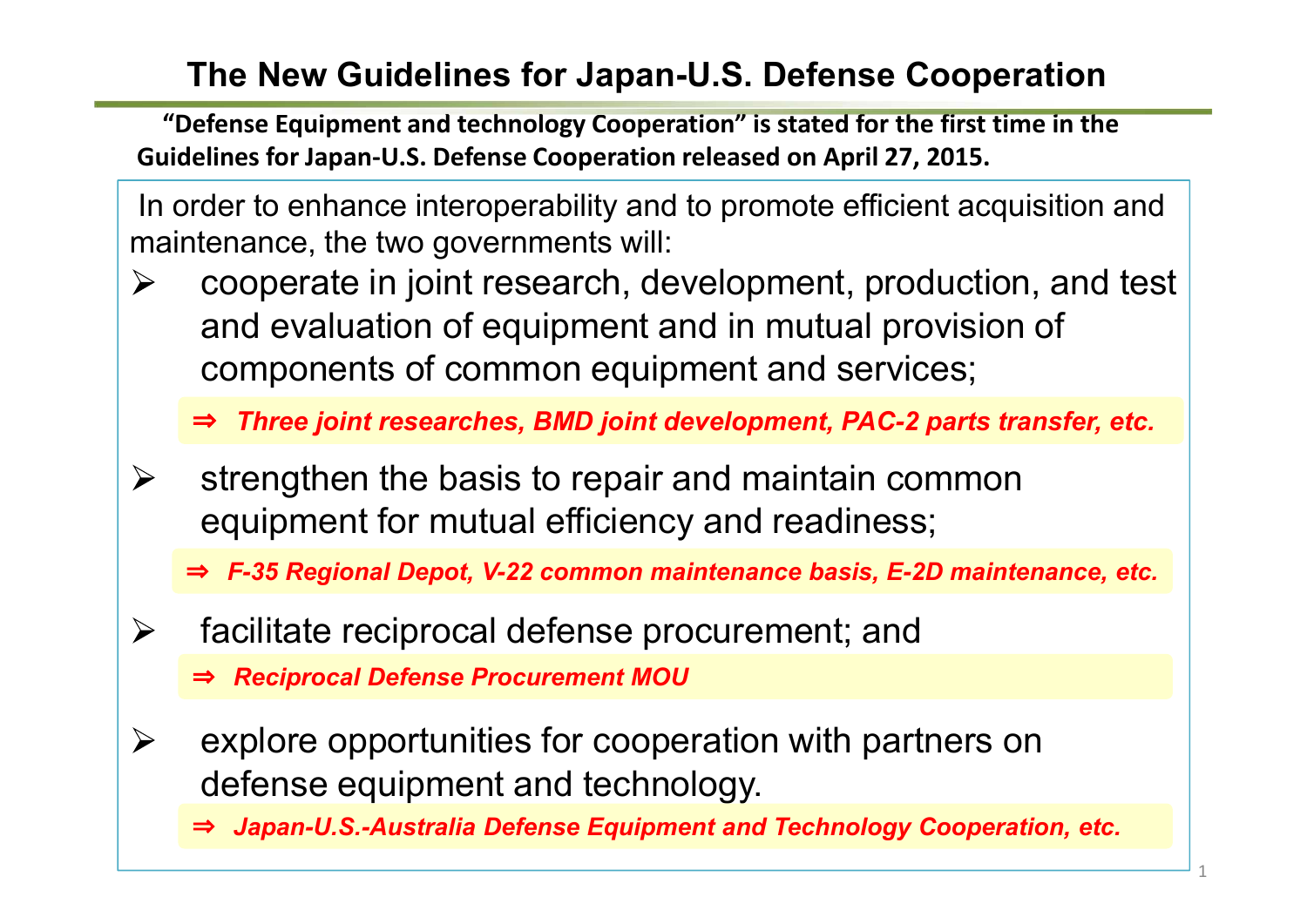From the perspective of "Proactive Contribution to Peace" based on the principle of ➤ international cooperation, Japan contributes more proactively to peace and international cooperation including through utilizing defense equipment, and to participate in joint development and production of defense equipment and other related items. (National Security Strategy)

*Three Principles on transfer of Defense Equipment and Technology (Cabinet Decision on 1 April 2014)*

"Defense production and technological bases are one of the important factors that support defense forces through research, development, production, operation and maintenance of defense equipment. In order to develop, maintain and operate defense capability steadily with limited resources in the medium-to long-term, Japan will endeavor to engage in effective and efficient acquisition of defense equipment, and will maintain and enhance its defense production and technological bases, including through strengthening international competitiveness."

(National Security Strategy)

 $\triangleright$  "Formulate a strategy that sets forth its future vision for Japan's defense production and technological bases as a whole in order to maintain and reinforce such bases without delay."

(the National Defense Program Guidelines for FY 2014 and beyond (NDPG))

*Strategy on Defense Production and Technological Bases (on 19 June 2014)*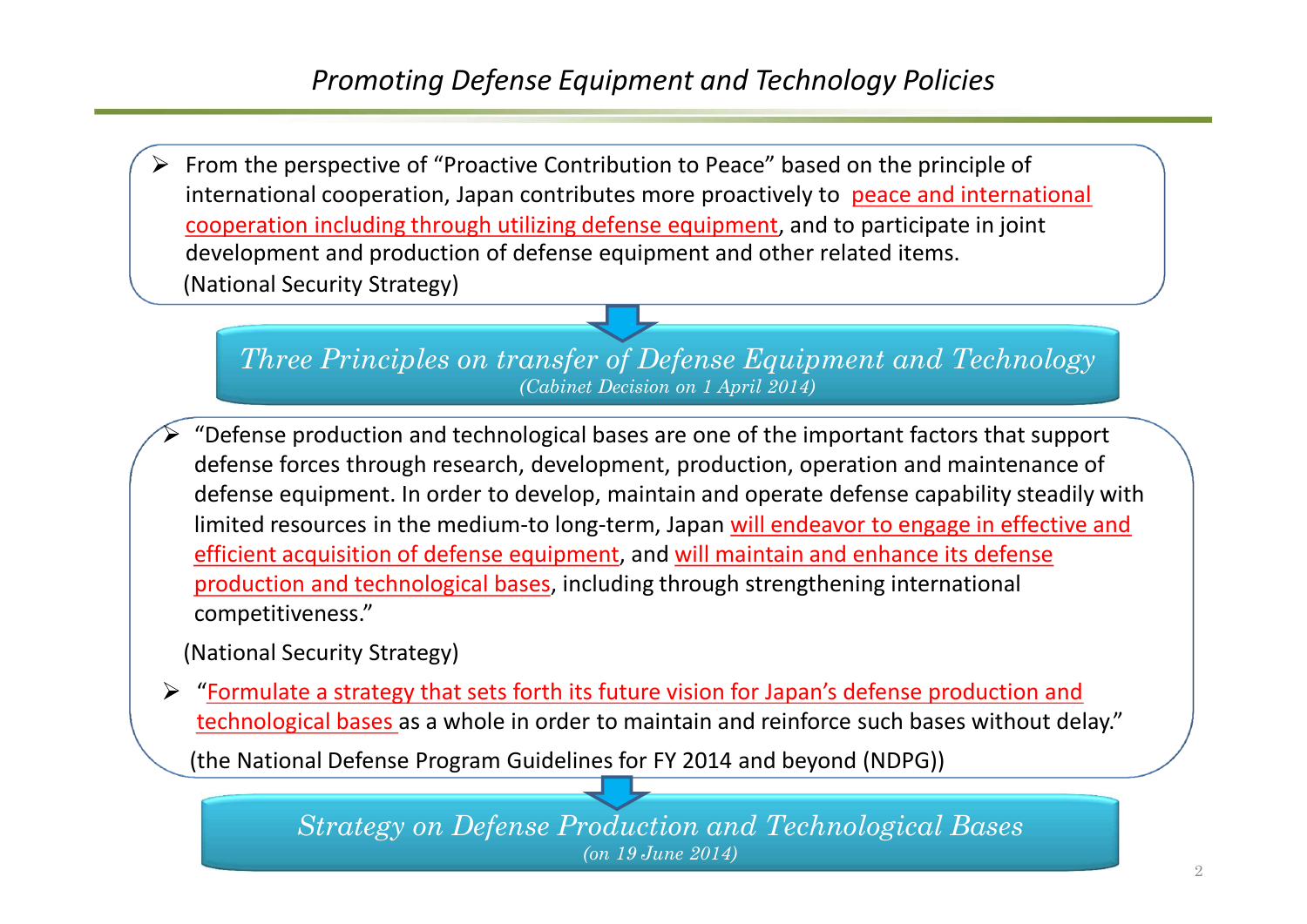#### Three Principles on Transfer of Defense Equipment and Technology Cabinet Decision on 1 April 2014

| <b>Principle 1: Defining cases</b><br>where transfers are<br>prohibited                                                                                                                                                   | Principle 2: Limiting cases where transfers could be<br>permitted to the followings, conducting strict examination<br>and ensuring transparency                                                                                                                                                                                                                                                                                                                                                                                                                                   |
|---------------------------------------------------------------------------------------------------------------------------------------------------------------------------------------------------------------------------|-----------------------------------------------------------------------------------------------------------------------------------------------------------------------------------------------------------------------------------------------------------------------------------------------------------------------------------------------------------------------------------------------------------------------------------------------------------------------------------------------------------------------------------------------------------------------------------|
| <b>Overseas transfer of</b><br>defense equipment and<br>technology will not be<br>permitted when:<br><b><i><u>Oit violates obligations</u></i></b><br>under any treaty Japan has<br>concluded<br>2it violates obligations | <b>Otransfer which contributes to further active promotion of</b><br>peace contribution and international cooperation<br><b>2)transfer which contributes to Japan's security</b><br>- Implementation of international joint development and<br>production with its ally and partners<br>- Strengthening of security and defense cooperation with<br>its ally and partners<br>- defense equipment and technology related to<br>cooperation concerning rescue, transportation, vigilance,<br>surveillance or minesweeping with countries cooperating<br>with Japan in security area |
| under UNSC Resolutions<br>3 it is destined for a                                                                                                                                                                          | <b>Principle 3: Limiting to cases where appropriate control</b><br>regarding extra-purpose use and third party transfer is<br>ensured                                                                                                                                                                                                                                                                                                                                                                                                                                             |
| country involved in a<br>conflict                                                                                                                                                                                         | In principle, oblige the recipient to gain prior consent of<br>the GoJ regarding extra-purpose use and third party<br>transfer.                                                                                                                                                                                                                                                                                                                                                                                                                                                   |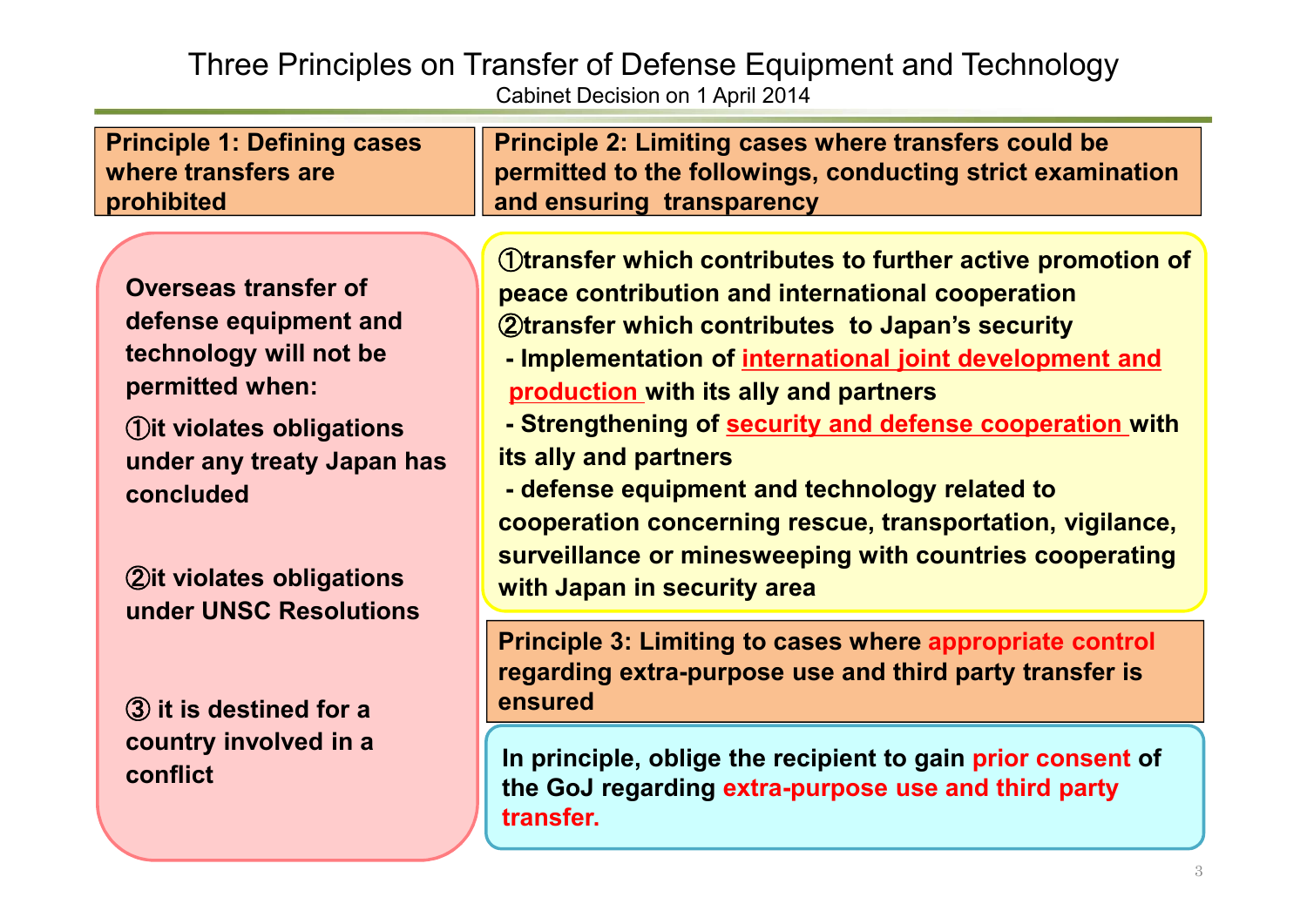### Defense Budget of Japan



2007 2008 2009 2010 2011 2012 2013 2014 2015 2016 \* (Fiscal year)